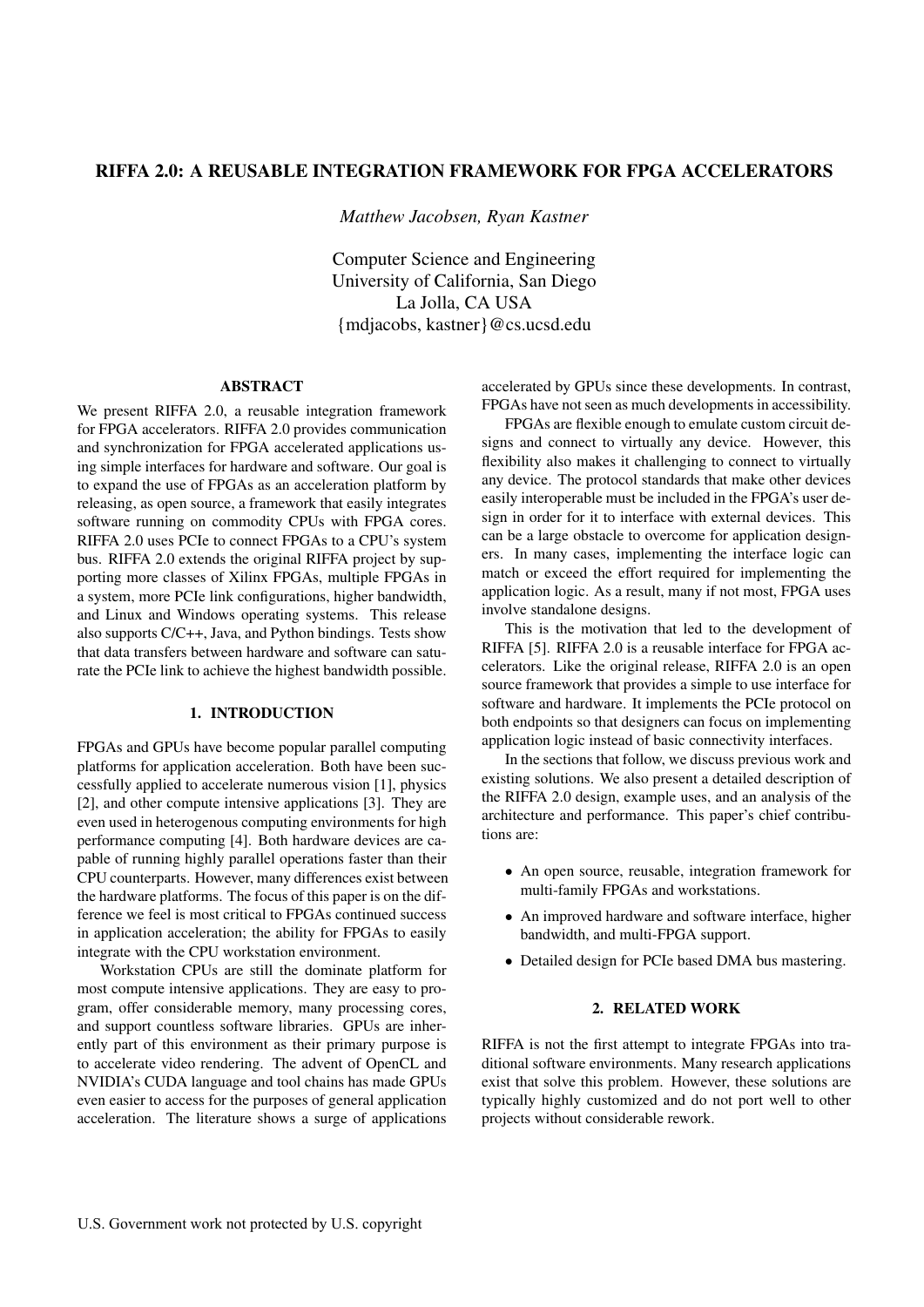Industry offers many solutions for this situation. Impulse Accelerated Technologies, Pico Computing, Convey, Maxeler, and Xillybus all offer products that connect software to FPGAs via a proprietary interface. Their solutions come with software, cores, and some include their own languages, development environments, and tool chains. Many of these solutions exist to drive the purchase of the vendor's goods and services. They are not open source solutions. Nor do they allow users to use their solutions with off-the-shelf components. Moreover, they can be quite expensive. Especially compared to the price of commodity hardware.

There are freely available solutions such as OpenCPI [6] and Microsoft Research's SIRC [7]. OpenCPI is the Open Component Portability Infrastructure project designed to simplify heterogeneous computing. It supports CPUs, DSPs, FPGAs, and other real time embedded devices. As a consequence of this broad support, the setup and configuration of OpenCPI can be challenging. The interface is also overly complex for what is needed for FPGA connectivity. SIRC, a Simple Interface for Reconfigurable Computing, is a Microsoft Research project designed to connect C++ applications to FPGA cores. It is also an open source solution and has been an inspiration for RIFFA. But while SIRC is free, it is only supported on Windows. It also uses a Gigabit Ethernet connection which limits the bandwidth between the host computer and the FPGA. RIFFA uses a PCIe link which offers more scalable performance and is better suited to integrate into workstation, supercomputing, and other high performance computing environments.

Lastly, there are a multitude of FPGA designs that include integrated CPUs. There are also approaches to simplify and allow applications to make better use of FPGA cores such as: Hthreads [8], HybridOS [9] and BORPH [10]. However these solutions utilize custom operating system kernels and often only support CPUs running on the FPGA fabric.

### 3. DESIGN

RIFFA 2.0 is based on the concept of communication *channels* between software threads on the CPU and user cores on the FPGA. A channel is similar to a network socket in that it must first be opened, can be read and written, and then closed. However, unlike a network socket, reads and writes can happen simultaneously (if using two threads). Additionally, all writes must declare a length so the receiving side knows how much to expect. Each channel is independent and thread safe. RIFFA 2.0 supports up to 12 channels. Up to 12 different user cores can be accessed directly by software threads on the CPU. Designs with more than 12 cores can share channels.

Before a channel can be accessed, the FPGA must be opened. RIFFA 2.0 supports multiple FPGAs per system (up to 5). Each is assigned an identifier on system start up. Once opened, all channels on that FPGA can be accessed without any further initialization. Data is read and written directly from and to the channel interface. On the FPGA side, this manifests as a first word fall through (FWFT) style FIFO interface for each direction. On the software side, function calls support sending and receiving data with byte arrays.

Memory/IO requests and software interrupts are used to communicate between the workstation and FPGA. The FPGA exports a configuration space accessible from an operating system device driver. The device driver accesses this address space when prompted by user application function calls or when it receives an interrupt from the FPGA. This model supports low latency communication in both directions. However, only status and control data is sent using this model. Data transfer is accomplished with large payload PCIe transactions issued by the FPGA. The FPGA acts as a bus master DMA engine for both upstream and downstream transfers. In this way multiple FPGAs can operate simultaneously in the same workstation with minimal system load.

The details of the PCIe protocol, device driver, DMA operation, and all hardware addressing are hidden from both the software and hardware. This means some level of flexibility is lost. For example, users cannot setup custom PCIe base address register (BAR) address spaces and map them directly to a user core. Nor can they implement quality

| Function Name & Descramblertion                               |  |  |  |  |  |
|---------------------------------------------------------------|--|--|--|--|--|
| int fpga_list(fpga_info_list * list)                          |  |  |  |  |  |
| Populates the fpga_info_list pointer with info on all         |  |  |  |  |  |
| FPGAs installed in the system.                                |  |  |  |  |  |
| $fpga_t * fpga_open(int id)$                                  |  |  |  |  |  |
| Initializes the FPGA specified by id. Returns a pointer to a  |  |  |  |  |  |
| fpga_t struct or NULL.                                        |  |  |  |  |  |
| void fpga_close(fpga_t * fpga)                                |  |  |  |  |  |
| Cleans up memory and resources for the specified FPGA.        |  |  |  |  |  |
| $int fpga_send(fpga_t * fpga, int chn1,$                      |  |  |  |  |  |
| void * data, int len, int offset, int last                    |  |  |  |  |  |
| long timeout)                                                 |  |  |  |  |  |
| Sends len 4-byte words from data to FPGA channel chnl.        |  |  |  |  |  |
| The FPGA channel will be sent len, offset, and last.          |  |  |  |  |  |
| time out defines how long to wait for the transfer. Returns   |  |  |  |  |  |
| the number of 4-byte words sent.                              |  |  |  |  |  |
| $int fpga_recv(fpga_t * fpga, int chn],$                      |  |  |  |  |  |
| void * data, int len, long timeout)                           |  |  |  |  |  |
| Receives up to len 4-byte words from the FPGA channel         |  |  |  |  |  |
| chnl to the data buffer. The FPGA will specify an offset      |  |  |  |  |  |
| for where in data to start storing received values. timeout   |  |  |  |  |  |
| defines how long to wait for the transfer. Returns the number |  |  |  |  |  |
| of 4-byte words received.                                     |  |  |  |  |  |
| void $fpga_rreset(fpga_t * fpga)$                             |  |  |  |  |  |
| Resets the FPGA and all transfers across all channels.        |  |  |  |  |  |

Table 1. RIFFA 2.0 software (C/C++) interface.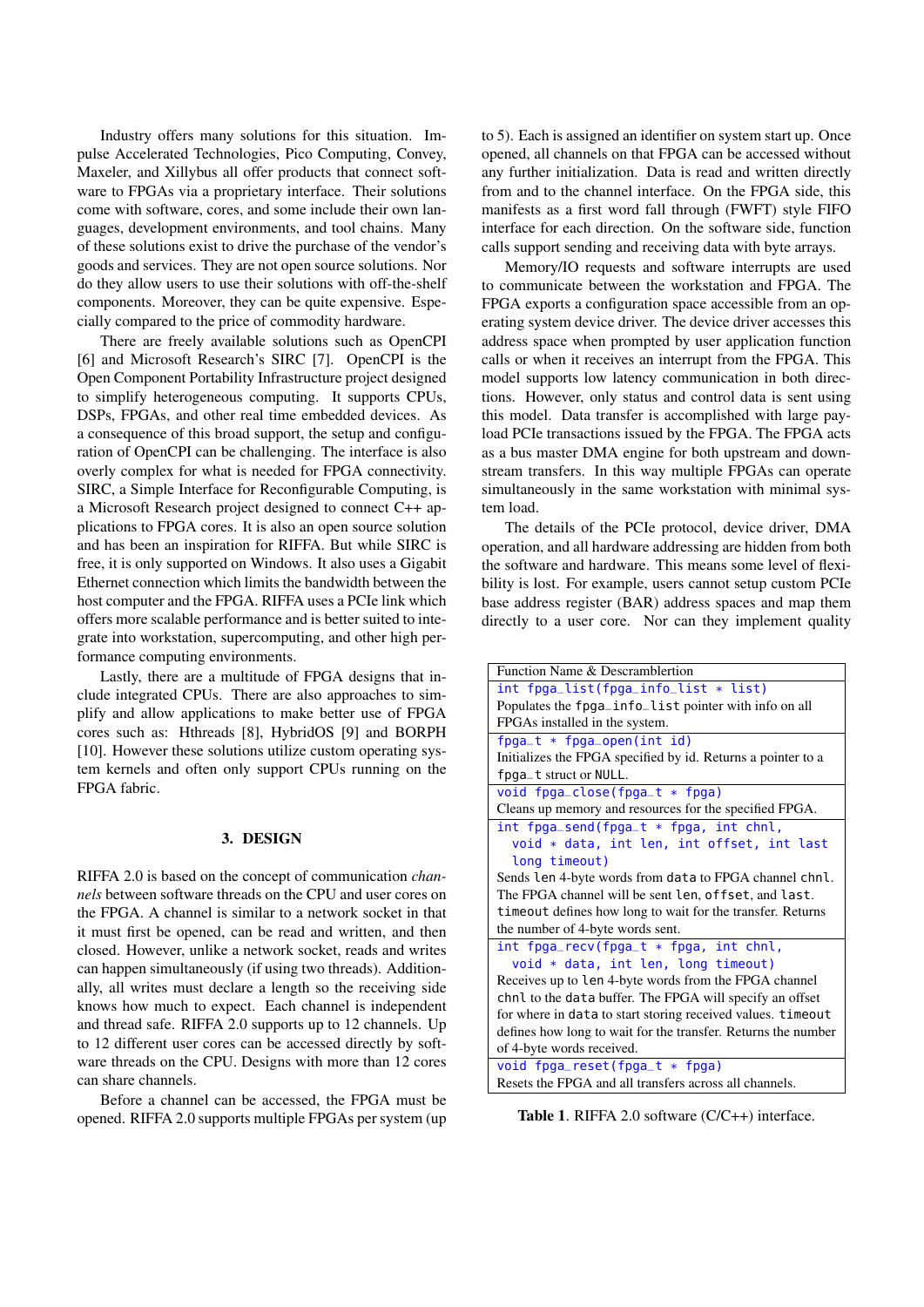of service policies for channels or PCIe transaction types. However, we feel any loss is more than offset by the ease of programming and design.

To facilitate ease of use, RIFFA 2.0 has software bindings for C/C++, Java 1.4+, and Python 2.7+. Both Windows and Linux platforms are supported. RIFFA 2.0's cores support Xilinx Spartan 6, Virtex 6, and 7 Series FPGAs with data bus widths of 32, 64, and 128. All PCIe Gen 1 and Gen 2 configurations up to x8 lanes are supported.

In the next sections we describe the software interface, followed by the hardware interface.

#### 3.1. Software Interface

The interface for the original RIFFA release attempted to impose a call-and-return style execution paradigm for user cores. RIFFA 2.0 does not impose such a model. As a result, the interface on the software side supports just a few functions. The complete RIFFA 2.0 software interface is listed in Table 1 (for the C/C++ languages). We omit the Java and Python intefaces for brevity.

There are four primary functions in the API: open, close, send, and receive. The API supports accessing individual FPGAs and individual channels on each FPGA. There is also a function to list the RIFFA 2.0 capable FPGAs installed on the system. A reset function is provided that programmatically triggers the FPGA channel reset signal. This function can be useful when developing and debugging the software application. If installed with debug flags turned on, the RIFFA 2.0 library and device driver provide useful messages about transfer events. The messages will print to the operating system's kernel log.

There is only one function to send data and one to receive data. This is the basic functionality and is intentionally kept as simple as possible. These function calls are synchronous and block until the transfer has completed. Both take byte arrays as parameters. The byte arrays contain the data to send or serve as the receptacle for receiving data. In these functions, the offset parameter is used to specify where in the byte array to start storing data. The last parameter is used to group multiple transfers. Multiple transfers may be useful when the FPGA does not have sufficient memory to store all of a computation result. Multiple partial transfers can be issued (with increasing offsets for example) with the last parameter set to 0. The software thread won't unblock until last is set to 1, which would be set on the final transfer. FPGA cores must be written to honor these uses of the offset and last parameters to achieve the same behavior in the downstream direction. Lastly, the timeout parameter specifies how many milliseconds to wait between communications during a transfer. Setting this value will depend on the timing with which the user core presents data to the channel. Setting a zero timeout value causes the software thread to wait for completion indefinitely.

```
char buf[BUF_SIZE];
int chnl = 0;
long t = 0; // Timeout
fpga_t * fpga = fpga_open(0);int r = read_data("filename", buf, BUF_SIZE);
printf("Read %d bytes from file", r);
int s = f \rho g a send(fpga, chnl, buf, BUF SIZE/4,
    0, 1, t);
printf("Sent %d words to FPGA", s);
r = fpga_recv(fpga, chn1, but f, BUF_SIZE/4, t);printf("Received %d words from FPGA", r);
// Process results ...
fpga_close(fpga);
```
Fig. 1. RIFFA 2.0 software example in C.

Figure 1 shows an example C application. In this example, the software reads data into a buffer, sends the data as payload to the FPGA, and then waits for a response. The response is stored back into the same buffer and then processed. This example may be trivial, but it represents the canonical use case.

#### 3.2. Hardware Interface

The interface on the hardware side is composed of two sets of signals; one for receiving data and one for sending data. These signals are listed in Table 2. The ports highlighted in red are used for handshaking. Those not highlighted are the FIFO ports which provide first word fall through semantics. The value of DWIDTH is: 32, 64, or 128, depending on the PCIe link configuration.

For upstream transactions, CHNL\_TX must be set high. It must be held high until the channel pulses CHNL\_TX\_ACK high and all the transaction data is consumed. CHNL\_TX\_LEN, CHNL\_TX\_OFF, and CHNL\_TX\_LAST must have valid values until the CHNL\_TX\_ACK is pulsed. The CHNL\_TX\_DATA\_OFF value determines where data will start being written in the thread's receiving byte array. This is measured in 4-byte words. As described in the Section 3.1, CHNL\_TX\_LAST must be 1 for the receiver thread to unblock at the end of the transfer. Data values asserted on CHNL\_TX\_DATA are consumed when both CHNL\_TX\_DATA\_VALID and CHNL\_TX\_DATA\_REN are high.

The handshaking ports are symmetric for both sets of signals. Thus, with downstream transactions, the user core must acknowledge the transaction and consume data from the interface. Timing diagrams for these signals are available on the RIFFA 2.0 website:

http://cseweb.ucsd.edu/~mdjacobs.

Figure 2 shows a Verilog example matching the C example code from Figure 1. In this example, the user core receives data from the software thread, counts the number 4-byte words received, and then returns the count.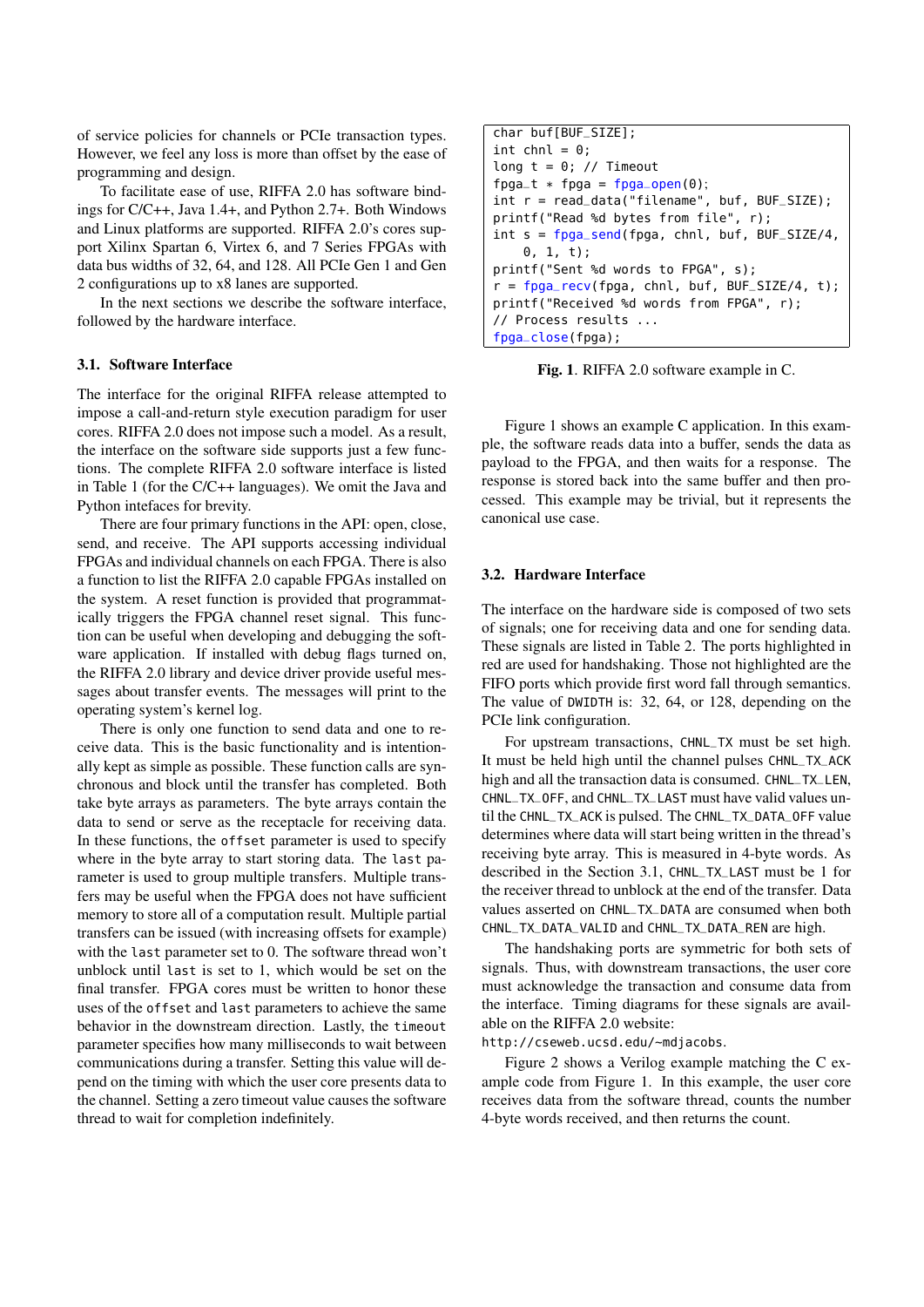| <b>Signal Name</b>       | $NO$     | Description                                                                                    |  |  |  |
|--------------------------|----------|------------------------------------------------------------------------------------------------|--|--|--|
| CHNL_RX_CLK              | $\Omega$ | Clock to read data from the incoming FIFO.                                                     |  |  |  |
| <b>CHNL_RX</b>           | I        | High signals incoming data transaction. Stays high until all data is in the FIFO.              |  |  |  |
| CHNL_RX_ACK              | $\Omega$ | Pulse high to acknowledge the incoming data transaction.                                       |  |  |  |
| CHNL_RX_LAST             | Ι        | High signals this is the last receive transaction in a sequence.                               |  |  |  |
| CHNL_RX_LEN[31:0]        | I        | Length of receive transaction in 4-byte words.                                                 |  |  |  |
| CHNL_RX_0FF[30:0]        | I        | Offset in 4-byte words of where to start storing received data.                                |  |  |  |
| CHNL_RX_DATA[DWIDTH-1:0] |          | FIFO data port.                                                                                |  |  |  |
| CHNL_RX_DATA_VALID       | Ι        | High if the data on CHNL_RX_DATA is valid.                                                     |  |  |  |
| CHNL_RX_DATA_REN         | $\Omega$ | Pulse high to consume value from on CHNL_RX_DATA.                                              |  |  |  |
| CHNL_TX_CLK              | $\Omega$ | Clock to write data to the outgoing FIFO.                                                      |  |  |  |
| <b>CHNL_TX</b>           | $\Omega$ | High signals outgoing data transaction. Keep high until all data is consumed.                  |  |  |  |
| CHNL_TX_ACK              | I        | Pulsed high to acknowledge the outgoing data transaction.                                      |  |  |  |
| <b>CHNL_TX_LAST</b>      | $\Omega$ | High signals this is the last send transaction in a sequence.                                  |  |  |  |
| CHNL_TX_LEN[31:0]        | $\Omega$ | Length of send transaction in 4-byte words.                                                    |  |  |  |
| CHNL_TX_0FF[30:0]        | $\Omega$ | Offset in 4-byte words of where to start storing sent data in the CPU thread's receive buffer. |  |  |  |
| CHNL_TX_DATA[DWIDTH-1:0] | $\Omega$ | FIFO data port.                                                                                |  |  |  |
| CHNL_TX_DATA_VALID       | $\Omega$ | High if the data on CHNL_TX_DATA is valid.                                                     |  |  |  |
| CHNL_TX_DATA_REN         | L        | High when the value on CHNL TX DATA is consumed.                                               |  |  |  |

Table 2. RIFFA 2.0 hardware interface.

#### 3.3. Changes from RIFFA 1.0

RIFFA 2.0 is a complete rewrite of the original release. It supports Xilinx Spartan 6, Virtex 6, and 7 Series FPGAs

```
parameter INC = DWIDTH/32;
assign CHNL_RX_ACK = (state == 1);assign CHNL_RX_DATA_REN=(state==2||state==3);
assign CHNL_TX = (state == 4 || state == 5);
assign CHNL_TX_LAST = 1;
assign CHNL_TX_LEN = 1;
assign CHNL-TX_OFF = 0;\text{assian CHNLTX}DATA = count:
assign CHNL_TX_DATA_VALID = (state == 5);wire data_read =(CHNL_RX_DATA_VALID & CHNL_RX_DATA_REN);
always @ (posedge CLK)
  case(state)
  0: state <= (CHNL_RX ? 1:0);
  1: state \leq 2;
  2: state <= (!CHNL_RX ? 3:2);
  3: state <= (!CHNL_RX_DATA_VALID ? 4:3);
  4: state \leq (CHNL_TX_ACK ? 5:4);
  5: state <= (CHNL_TX_DATA_REN ? 0:5);
  endcase
always @ (posedge CLK)
  if (state == 0)
    count \leq 0;
  else
    count <= (data_read ? count+INC:count);
```
Fig. 2. RIFFA 2.0 hardware example in Verilog.

with all PCIe Gen 1 and Gen 2 link configurations up to x8 lanes. The original release is supported on only the Xilinx Virtex 5. RIFFA 1.0 also requires the use of a Xilinx PCIe PLB Bridge core, which has been deprecated. This dependency limits RIFFA 1.0 to x1 lane PCIe Gen 1 configurations. Additionally, due to bus protocol interactions with the PCIe PLB Bridge core, the maximum throughput for upstream and downstream transfers is 181 MB/s and 25 MB/s respectively.

RIFFA 1.0 requires users to setup and use Processor Local Bus (PLB) addressing to transfer data. The hardware interface exposes a set of DMA request signals that must be managed by the user core. RIFFA 2.0 exposes no bus addressing or DMA transfer request in the interface. Data is read and written directly from and to FWFT FIFO interfaces on the hardware end. On the software end, data is read and written from and to byte arrays. The software interface has also been significantly simplified.

RIFFA 1.0 supports only a single FPGA per system with C/C++ bindings for Linux. Version 2.0 supports up to 5 FP-GAs that can all be addressed simultaneously from different threads. Moreover, version 2.0 has bindings for C/C++, Java 1.4+, and Python 2.7+ on Linux and Windows. Lastly, RIFFA 2.0 is capable of saturating the PCIe link for upstream and downstream transfers. RIFFA 1.0 is not able to achieve more than 73% utilization in the upstream direction or more than 10% in the downstream direction.

### 4. ARCHITECTURE

On the FPGA, the RIFFA 2.0 architecture is a bus master DMA design connected to a Xilinx Integrated Block for PCI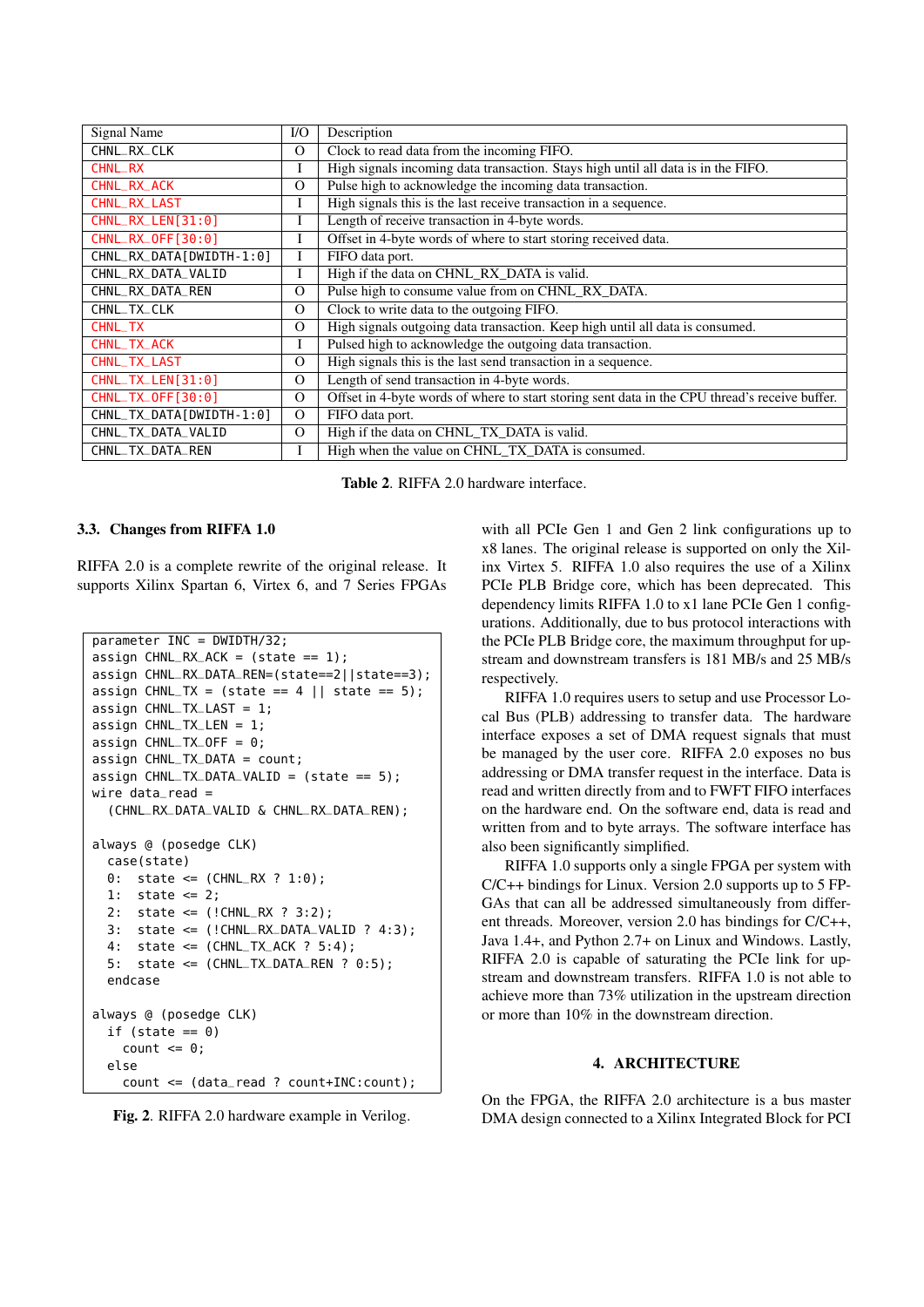

Fig. 3. RIFFA 2.0 architecture.

Express (Xilinx PCIe Endpoint) core. The Xilinx PCIe Endpoint core drives the gigabit transceivers and exposes the PCIe protocol on an AXI bus interface. The AXI bus must be driven using PCIe formatted data packets. The RIFFA 2.0 Endpoint core drives this interface and exposes channels with the RIFFA 2.0 hardware interface for user cores (described in Section 3.2). The RIFFA 2.0 Endpoint is driven by the interface clock; a clock derived from the PCIe reference clock. This clock runs fast enough to saturate the PCIe link. User cores do not need to use this clock for their CHNL\_TX\_CLK or CHNL\_RX\_CLK. Any clock can be used by the user core.

User cores interface with RIFFA 2.0 via a Channel core. The Channel core is written to handle asynchronous clock domains. It has FIFOs for receiving and sending data respectively. To avoid stalling the PCIe link, downstream requests are only made when sufficient space is available in the receive FIFO (RX). Similarly, PCIe upstream transmission is not initiated until sufficient data exists in the sending FIFO (TX).

The RX Engine core is responsible for extracting and demultiplexing received PCIe payload data. The TX Engine core is responsible for formatting payload data into PCIe packets and multiplexing access to the PCIe link. Channel requests are processed in the order they are made. Ties are broken by channel number. This policy prevents any one channel from monopolizing the PCIe link.

The PCIe link configuration determines the width of the data bus. This width can be 32, 64, or 128 bits wide. RIFFA 2.0 supports all three configurations by instantiating different cores for each width. In simpler designs this might just be a parameter to the HDL module. But different bus widths require different logic when extracting and formatting PCIe data. For example, on the 32 bit interface, header packets can be generated one 4-byte word per cycle. Only one 4 byte word can be sent per cycle. However on the 128 bit interface, a single cycle might require formatting three header packets and the first 32 bits of payload. This represents a difference in logic, not just bus width.

On the workstation, the RIFFA 2.0 architecture is a combination of a kernel device driver and a set of language bindings. The device driver is installed into the operating system and is loaded at system startup. It handles registering all detected FPGAs configured with RIFFA 2.0 cores. Once registered, a set of memory buffers are pre-allocated from kernel memory. These buffers will temporarily store data when transferring between the workstation and FPGA. They are allocated so as to be accessible via PCIe. This is sometimes referred to as bounce buffers or a DMA ring. Each buffer is 4 MB in size and the number of buffers allocated depends on how many channels are configured on the FPGAs.

A user library provides language bindings for user applications to be able to call into the driver. The user library exposes the software interface described in Section 3.1. When an application makes a call into the user library, the thread enters the kernel driver and moves data between the preallocated buffers. This is accomplished through the ioctl function on Linux and with DeviceIoControl on Windows.

At runtime, a custom protocol is used between the kernel driver and the Endpoint core. It communicates transfer events such as: when a new transfer is initiated, when a new buffer is needed, or when a buffer is no longer needed. To reduce latency, the protocol uses as few memory/IO PCIe transactions as possible. For example, only three memory/IO writes are needed to to start a downstream transaction.



Fig. 4. Downstream transfer sequence diagram.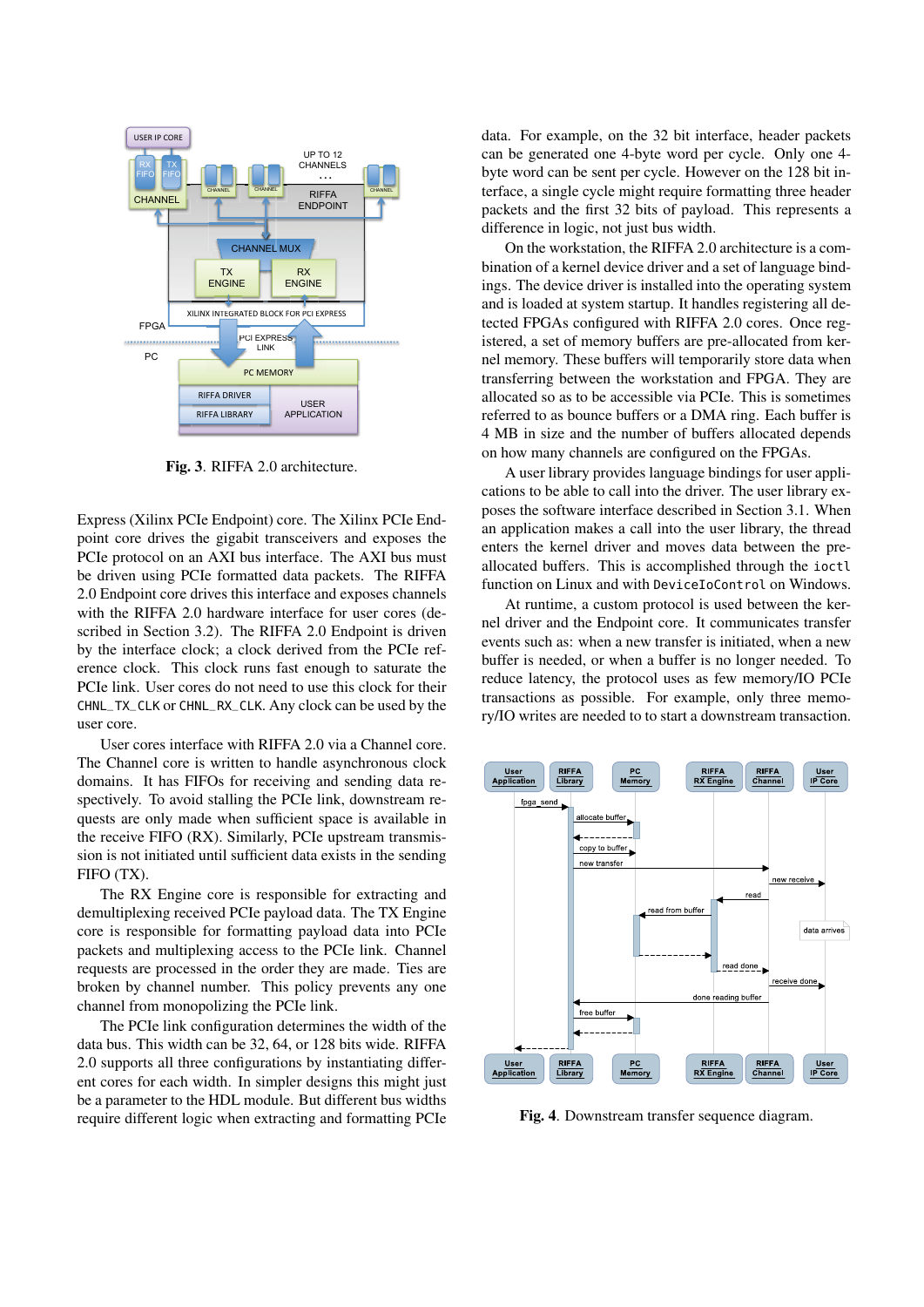

Fig. 5. Upstream transfer sequence diagram.

The Endpoint core sends status information to the workstation using an interrupt. Interrupts spur the driver to read an interrupt vector from the mapped BAR configuration space in the Endpoint. The vector contains events for all channels on the FPGA. Event specifics such as lengths or offsets are read from the Endpoint configuration space in separate memory/IO requests.

The workstation sends status information by writing directly to the Endpoint's configuration space. This can trigger the Endpoint to start transferring data. Data transfer is accomplished using large payload PCIe transactions to maximize throughput. Once a transfer starts, the only communication between the driver and Endpoint is to request new buffers or release used buffers. Both the driver and the Endpoint keep track of how much data is to be transferred so that both are immediately aware of when the transfer ends.

#### 4.1. Data Transfers

A sequence diagram for a downstream transfer is shown in Figure 4. The user application calls the user library function fpga\_send. The thread enters the kernel driver and acquires a pre-allocated buffer to use as a temporary store for the user data. On the diagram, the user library and device driver are represented by the single node labeled "RIFFA Library". Once a buffer is acquired, data is copied into the buffer so it can be accessed by the Endpoint core. A write to the Endpoint configuration space triggers a new downstream transfer. The write contains the len, offset, and last parameters as well as the address of the kernel buffer containing the data.

Data is read from the buffer into the channel over numerous PCIe transaction layer packets (TLPs). If the data size exceeds a single buffer, the Endpoint core will signal to the driver that it is ready for the next buffer. The driver will acquire another buffer, copy data into the new buffer, and respond with the new buffer address. To improve transfer performance, the Endpoint core will request the next buffer as soon as it recognizes it will need it. This allows the transfer of data in the current buffer to overlap with the filling of the next buffer. This process continues until all the data has been transferred. The release of the last buffer by the Endpoint core signals the end of the transfer to the driver. The driver then frees the last buffer and unblocks the user thread.

A similar sequence takes place for upstream transfers. See Figure 5. The key differences are that the Endpoint core writes data to the kernel buffers and the driver copies the data into the user provided byte array. Additionally, the user core, not the software thread, is the initiator of upstream transfers. This means that data transfer can begin before the user application calls fpga\_recv. When this happens, the driver will use buffers to store received data until it runs out of buffers or until the user application calls fpga\_recv. Once the thread enters the driver, data from the kernel buffers can be copied into the user provided byte array.

Lastly, although the sequence diagrams in Figures 4 and 5 use the term "allocate buffer", no runtime allocation takes place. Kernel buffers are pre-allocated at system start up to avoid delays from dynamic memory allocation. The term is meant to describe the allocation of buffers from the pool.

#### 5. PERFORMANCE

We have tested RIFFA 2.0 on three different FPGA development boards with the following configurations.

- AVNet Spartan 6 LX150T PCIe x1 Gen 1 link, 32 bit wide data path, 62.5 MHz
- Xilinx ML605 with a Virtex 6 LX240T PCIe x8 Gen 1 link, 64 bit wide data path, 250 MHz
- Xilinx VC707 with a Virtex 7 VX485T PCIe x8 Gen 2 link, 128 bit wide data path, 250 MHz

RIFFA 2.0 has been installed on Linux kernels 2.6 and 3.1, as well as on Microsoft Windows 7. Our experiments were run on a Linux workstation with quad 3.6 GHz Intel i7 cores using a 12 channel RIFFA 2.0 FPGA design. The user core on each channel was functionally similar to the module in Figure 2. The software was operationally similar to the example listed in Figure 1.

Latency times of key operations are listed in Table 3. Latencies were measured using cycles counted on the FPGA and are the same across all tested boards and configurations. The interrupt latency is the time from the FPGA signaling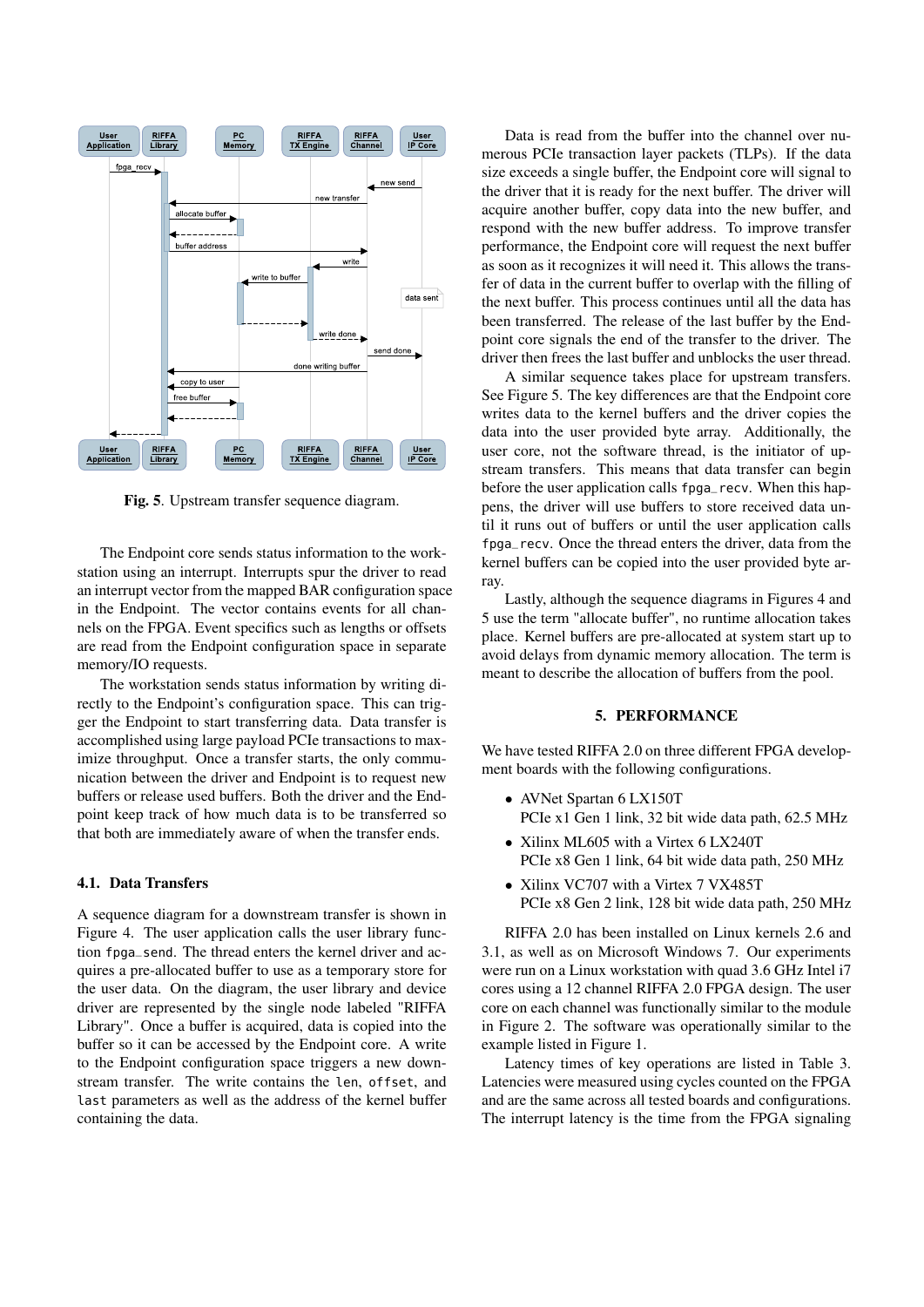of an interrupt until the device driver receives it. The read latency measures the round trip time of a request from the driver to the Endpoint core, and back. The time to resume a user thread after it has been woken by an interrupt is the only value that stands out. At 10.4  $\mu s$  it is the longest delay and is wholly dependent on the operating system.

Bandwidths for downstream data transfers are shown in Figure 6. The figure shows the bandwidth achieved as the transfer size varies for the three PCIe link configurations. The solid horizontal bars mark the difference between the theoretical maximum for the PCIe link and the maximum achievable bandwidth. PCIe Gen 1 and 2 employ 8 bit/10 bit encoding. This limits the maximum bandwidth achievable to 80% of the theoretical maximum. Our experiments show that we are able to achieve this 80% maximum with sufficiently large transfers on the 32 bit and 64 bit interfaces. The 128 bit interface peaks at 76% utilization.

In Figure 6 you may notice the dip in bandwidths at the 4, 32, and 64 KB transfer sizes for the 32 bit, 64 bit, and 128 bit interfaces respectively. This corresponds to the receive buffer sizes in the Xilinx PCIe Endpoint cores. Looking at the 64 bit interface, we see that bandwidth actually decreases when going from 16 KB transfers to 32 KB transfers. The Xilinx PCIe Endpoint core for the Virtex 6 64 bit interface has a 16 KB receive buffer. Transfers smaller than or equal to 16 KB can actually perform better than transfers with payloads just over 16 KB because there is always buffer space available at the smaller transfer sizes. This artifact becomes negliable when moving larger amounts of data.

The bandwidth figure also shows a slight jump at the 4 MB transfer size for both the 64 bit and 128 bit interfaces (the 32 bit interface is already saturated). This is due to the size of the RIFFA 2.0 kernel buffer being 4 MB. Transfers larger than 4 MB require more than one kernel buffer to hold the data. The time to copy the first 4 MB is seen in the bandwidth curves. However, requests for subsequent 4 MB chunks overlap with the transfer of data from the previous chunk. Thus the copy latency is hidden after the first kernel buffer and bandwidth improves.

While not shown on Figure 6, RIFFA 1.0 was only able to achieve 24 MB/s (10% of max) downstream bandwidth and 181 MB/s (73% of max) upstream bandwidth. This was one of the strongest motivators for RIFFA 2.0.

Resource utilizations for a RIFFA 2.0 Endpoint with a single channel are listed in Table 4. The cost for each additional channel is also listed. Resource values are from

Table 3. RIFFA 2.0 latencies.

| Description                           | Value         |            |
|---------------------------------------|---------------|------------|
| FPGA to host interrupt time           | $3 \mu s$     | $\pm 0.06$ |
| Host read from FPGA round trip time   | $1.8 \ \mu s$ | $\pm 0.09$ |
| Host thread wake after interrupt time | 10.4 $\mu$ s  | $\pm 1.16$ |



Fig. 6. Downstream transfer bandwidths as a function of transfer size. Upstream bandwidths are nearly identical.

the corresponding FPGA devices and configurations listed above. Wider data bus widths require additional resources for storage and PCIe processing. Single channel designs use less than 1% of the FPGA on all our devices. Even on our most resource limited FPGA, a 12 channel design uses only 18% of the device. The utilizations listed do not include resources used by the Xilinx PCIe Endpoint core. The Xilinx core utilization can vary depending on the configuration values specified during generation. However, the configuration with the highest resource utilization only uses 2237 Slice Registers, 1283 Slice LUTs and 4 BRAMs.

#### 5.1. Factors Affecting Performance

Many factors go into attaining maximum throughput. There is enough confusion on the topic that Xilinx has published a whitepaper [11]. The key components affecting RIFFA 2.0 performance are: transfer size, maximum payload limits, completion credits and receive buffers, user core clock frequency, and data copying.

| Table 4. RIFFA 2.0 resource utilization. |       |                    |              |            |  |  |  |
|------------------------------------------|-------|--------------------|--------------|------------|--|--|--|
| RIFFA 2.0 Endpoint                       | Slice | Slice              | <b>Block</b> | <b>DSP</b> |  |  |  |
| with 1 channel                           | Reg   | <b>LUT</b>         | <b>RAM</b>   | 48e        |  |  |  |
| 32 bit Endpoint                          | 1657  | 1814               |              | $\Omega$   |  |  |  |
| addl. 32 bit channel                     | 1092  | $\overline{1}$ 458 |              |            |  |  |  |
| 64 bit Endpoint                          | 2465  | 2388               |              |            |  |  |  |
| addl. 64 bit channel                     | 1557  | 1795               |              |            |  |  |  |
| 128 bit Endpoint                         | 3410  | 3474               | 8            |            |  |  |  |
| addl. 128 bit channel                    | 1870  | 2458               | 8            |            |  |  |  |